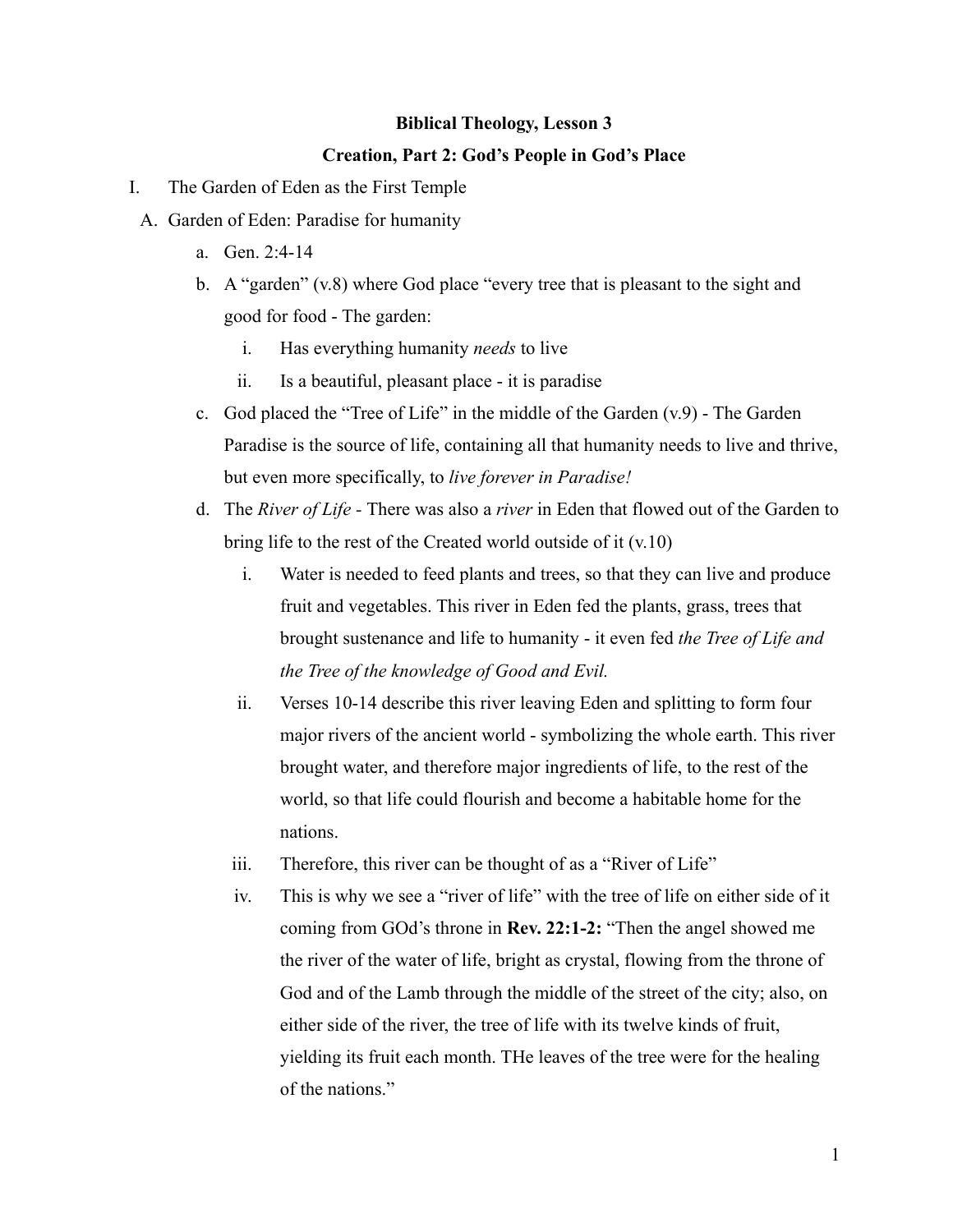v. Summary: THe Garden of Eden was created to be the *Paradise* that we long for - the perfect home of humanity, where eternal life, peace, comfort, provision, and prosperity are found!

But not just a home for humanity…

- B. Garden of Eden: Dwelling Place for Both God and Mankind, Together
	- a. The idea of "temple" simply gets at the idea of a meeting place between God and Mankind, where GOd and Man can dwell together in a peaceful relationship, the way we were created to be.
	- b. God *"walks"* in the Garden **(Gen. 3:8)**
		- i. a place where God and Humanity dwell together, living in relationship with each other
	- c. Later passages of Scripture regard Eden as a type of Temple
		- **i.** The Prophet Ezekiel calls the Garden of God the "mountain of God" containing "sanctuaries" - **Ezk 28:13-14, 16, 18:** The "mountain of God" is a very common way to refer to the Zion, where the Temple of God was built in Jerusalem. "Sanctuary" is also another way to refer to the Temple as well.
		- ii. The tabernacle itself, and later the Temple itself, were designed in ways that are meant to remind us of Eden. I'll save most of this for a later lesson, when we get to that part of scripture, but for now, let me simply note that the Holy Place was filled with symbols that remind us of Eden such as fruit engraved on the curtains, which remind us of the many fruit-bearing trees of Eden; or, all the gold and precious stones adorning the temple, reminding us of the land surrounding Eden in Gen. 2, being described as rich with gold and other precious metals. Then, in the Holy of Holies, the inner most sanctuary of the Temple, where God's presence dwelled in the midst of His people, we find the Ark of the Covenant, with two cherubim guarding it - reminding us of the cherubim (angels) set to guard the entrance to the Garden of Eden in the end of *Gen. 3.*
		- iii. In fact, the way the Garden of Eden is described even reminds us of the layout of the tabernacle (and later the Temple). The Tabernacle/Temple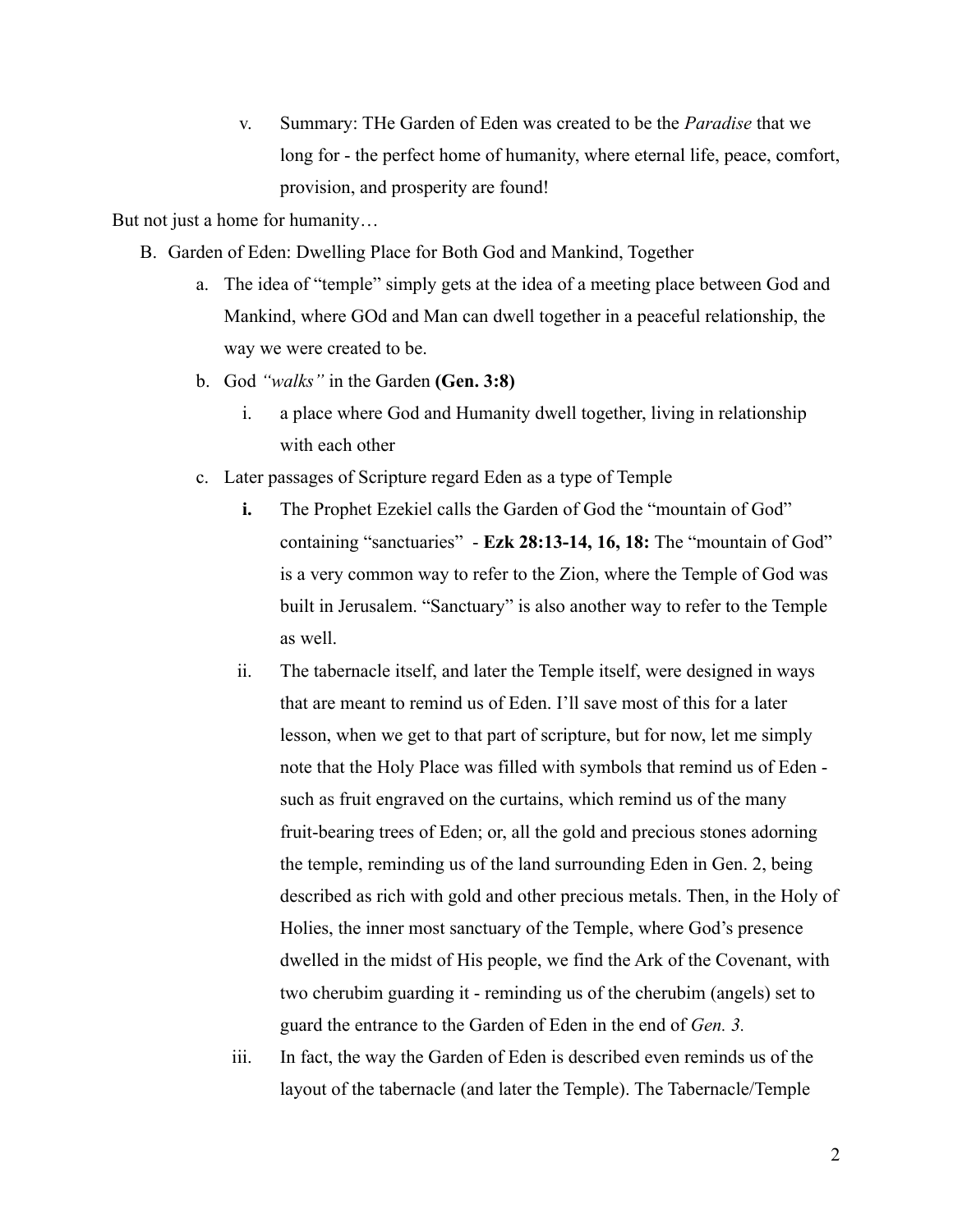had a Holy of Holies in the middle, then a Holy Place where the priests were, then the outer courts outside of it. Here in Genesis 2, we see the *middle of the Garden,* where the tree of life and hte tree of the knowledge of good and evil are. Then, in the Garden proper, we see the trees of every fruit, the river of life, so on, where humanity dwells. And then, outside of this, we see a description of the surround lands, in vv.10-14.

- iv. Finally, ss I already mentioned and read earlier, the entire BIble ends with a new Jerusalem - the mountain of God, where God dwelt among His people - coming down in the New Heavens and New Earth, with a *new Garden of Eden* in the middle of it, with a tree and river of life; and this garden-city is explicitly talked about as a Temple, where God dwells among His people, even with Christ, the new Adam, on the throne.
- v. There are other examples we could look out but we'll note them as they come up throughout the rest of our series this semester.
- vi. Summary: So the Garden is a paradise temple where God and GOd's people (huamnity\_ could dwell together forever, in a relationship where humanity enjoys God and every good gift from him, even eternal life, and *glorifies God forever as His people.* This is what we're made for. And we see this in the *mission* God gave to Adam and Eve…
- II. THe Mission Given to Humanity: Expanding Eden
	- a. Three commands given in Gen. 1-2: "have dominion," "be fruitful and multiply," work and keep"
	- b. "**Work and keep"** the garden (2:15) Right after God creates the Garden of Eden and places mankind in it, He commands Adam to "work it and keep it."
		- i. At the very least, this means he is called to do the good work of cultivating the garden, causing it to flourish and grow.
		- ii. He's called to maintain and tend to the Garden sanctuary, the dwelling place of God and Man - the Garden Temple.
		- iii. Interestingly, these same verbs "work and keep" are used to describe the work of priests later in scripture
			- 1. The word for "work" here can also be translated as "serve"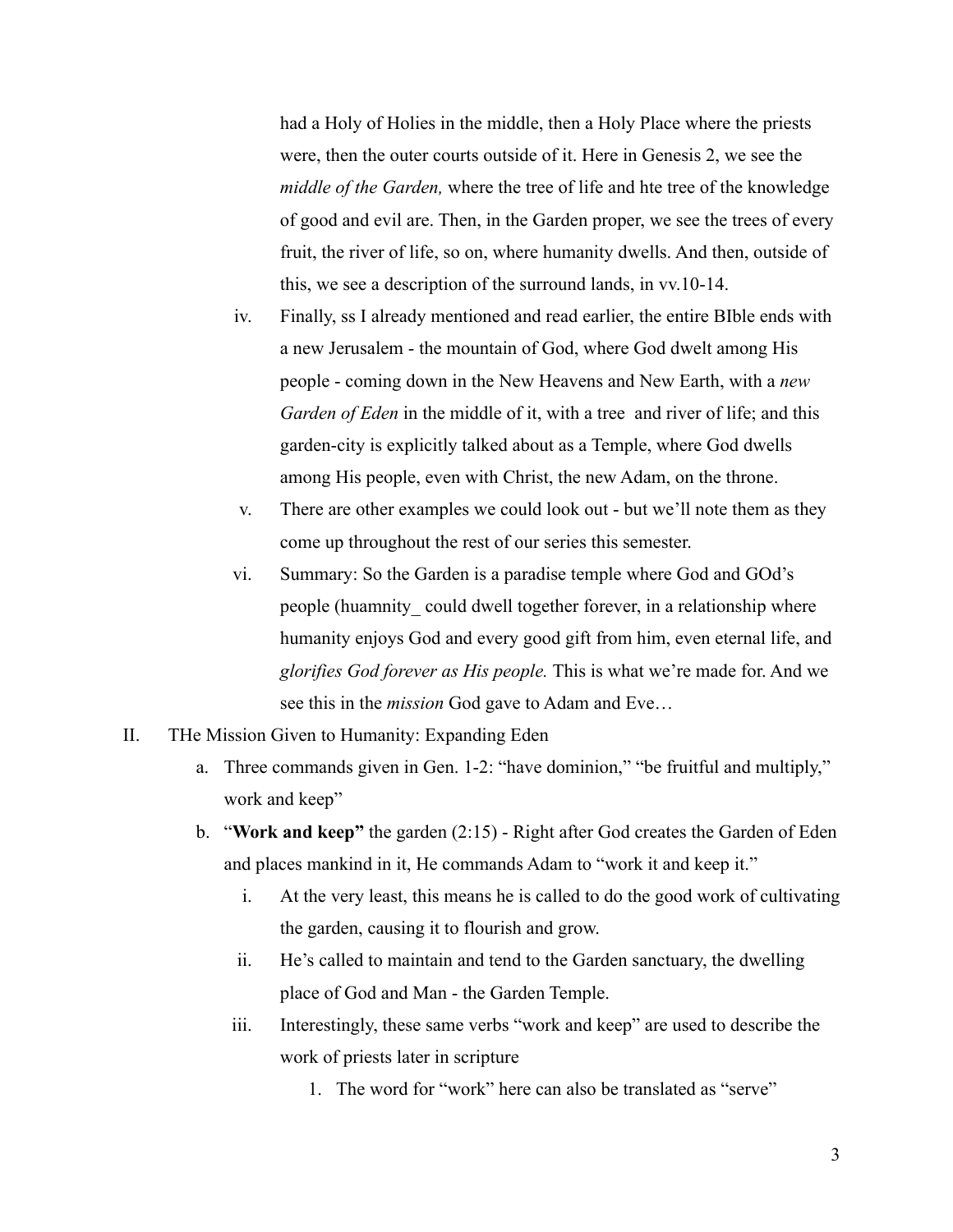- 2. The word for "keep" is also the same word for "guard"
- 3. So, we could also say that God commanded Adam to "serve" and "guard" in the Garden of Eden.
- 4. We see these same words used to describe the duty of priests in the Tabernacle (and later Temple) in **Num. 18:5-6:** "And you shall keep guard over the sanctuary and over the altar, that there may never again be wrath on the people of Israel. And behold, In have taken your brothers the Levites from among the people of israel. They are a gift to you, given to the Lord, to do the work of the tent of meeting."
- iv. Summary: Adam and Eve were *little priests,* worshipping and glorifying God by serving Him through tending to and guarding the first temple - the Garden of Eden, where God and Mankind could dwell together

So, Adam and Eve were *little priests.* But as we saw last week, they were also a *little king and little queen.* We see this in the first command GOd gives them:

- c. **"Have Dominion"** (1:26, 28a) Little kings over creation (Gen. 1, review); made in the image of God to glorify God, reflecting Him, and representing His rule over creation; commanded to bring the rest of the world under dominion, expanding the dominion of Eden over the rest of creation
- d. **"Be fruitful and multiply**" increasing the people of God throughout the world
- e. The mission: *Expanding Eden -* They are to expand Eden throughout the world, cultivating the Earth to come under the dominion of GOd's People, as GOd's Place; cultivating the land, expanding the temple; filling the earth with more of GOd's people, more priest-kings (royal priests)
- f. THis is what we were made for to live in relationship with God, glorifying Him as we obey Him, excercise dominion over the Earth rightly, and cultivate the entire earth as His Temple; as the Westminster Catechism puts it: "Question: What is the chief end of man? Answer: To glorify God and enjoy Him forever."
- g. Summary: Mankind was called to *live in a relationship with God* as *His People* in *GOd's place,* paradise, and was to do so by *obeying God's Word* in carrying out